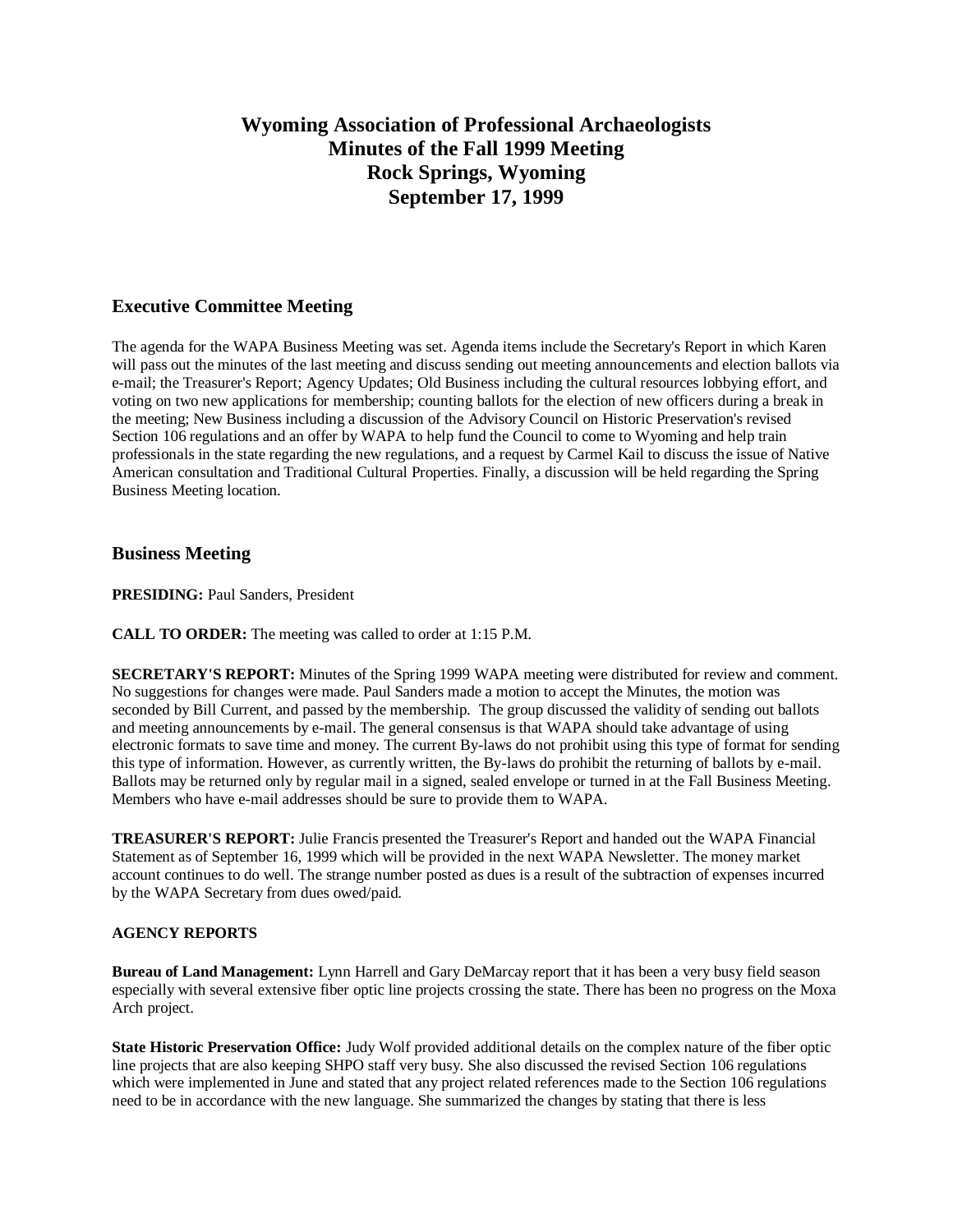involvement in specific projects by the Advisory Council on Historic Preservation and more emphasis placed on SHPO and Federal agency interaction. There has also been a change in terminology for project effects. Instead of "no effect", the current terminology is now "no historic properties affected. There is also increased emphasis on consultation with the public and Native American tribes. In addition, there is a standard 30-day period for all types of consultation, including "no find" reports. In the past, Federal agencies could notify the SHPO about a project with no cultural resources found, provide SHPO with a copy of the report, and proceed with the undertaking. Now a 30 day concurrence period will be required. The SHPO is trying to put together a two day training session that would be conducted by the Advisory Council for all Federal and State agency staff as well as cultural resource consultants in Wyoming.

Paul Sanders stated that this issue was brought up in the Executive Committee meeting and a discussion followed. The consensus of the members present was that this training would probably be a good idea, but some thought that it should also include information regarding the BLM Protocol process associated with the Programmatic Agreement (PA) between the BLM and the SHPO. There are perceptions in the state that the Protocol is being implemented differently by different BLM archaeologists which has led to much confusion among consultants and industry. How to facilitate this training session was discussed. A suggestion was made that it could be tied in with the WAPA Spring Business meeting and the annual meeting for the BLM PA which are both usually held in April. It was suggested that the rest of the WAPA membership should be canvassed to find out if there is sufficient interest in this idea. For example, Judy could put together a tentative brief agenda for the training and e-mail it out.

Two motions were made. The first involved the idea of WAPA writing a letter to the BLM State Director to discuss the need for the consultants to have training in the BLM Protocol process. Ranel Capron indicated that the BLM is in the process of preparing handbooks and manuals and she thought that they were scheduled to be done by the next annual BLM PA meeting. However, since this can not be guaranteed and there is a sense of urgency in this matter, the general opinion was that this training should not wait for the completion of BLM handbooks and manuals. Bill Current moved that WAPA should write a letter to the BLM State Director. Paul Sanders seconded the motion which was passed by the membership, and Paul volunteered to write the letter.

A second motion was made by Bill Current that WAPA will assist financially, if necessary, to bring the Advisory Council to Wyoming to conduct the Section 106 training for agency staff and consultants. The motion was seconded and passed with all in favor.

#### **No Other Agency Reports**

## **OLD BUSINESS**

**Wyoming Cultural Resource Lobbying Effort:** Todd Thibodeau reported that he has been too busy this summer to devote much time to this effort which is geared toward obtaining a professional lobbyist for the benefit of historic preservation and cultural resources in Wyoming. He did have the opportunity to talk with the Wyoming State Museum Volunteers and the Buffalo Bill Museum which both expressed interest in this concept. He would really like to find someone else, who is not a state employee, to take on this initiative. He does not think there will be a lobbyist in place by the next legislative session. The issue was tabled until the next meeting.

**Vote on Two New Members:** Two people have submitted applications to join WAPA. Pat Lubinski and Matt Kautzman are both with Archaeological Services, Western Wyoming College. Paul Sanders made a motion to accept both into WAPA. Jana Pastor seconded the motion. All were in favor and the motion passed.

**Results of Voting for New Officers**: Ballots were counted during a break. Results of the election: Craig Smith, President; John Albanese, Vice-President; Ranel Capron, Secretary; Julie Francis, Treasurer; Dave McKee and Judy Wolf, Members-at-Large. Under the revised WAPA By-laws, these officers are elected for a two-year term and their term of office begins at the next Business meeting.

#### **NEW BUSINESS**